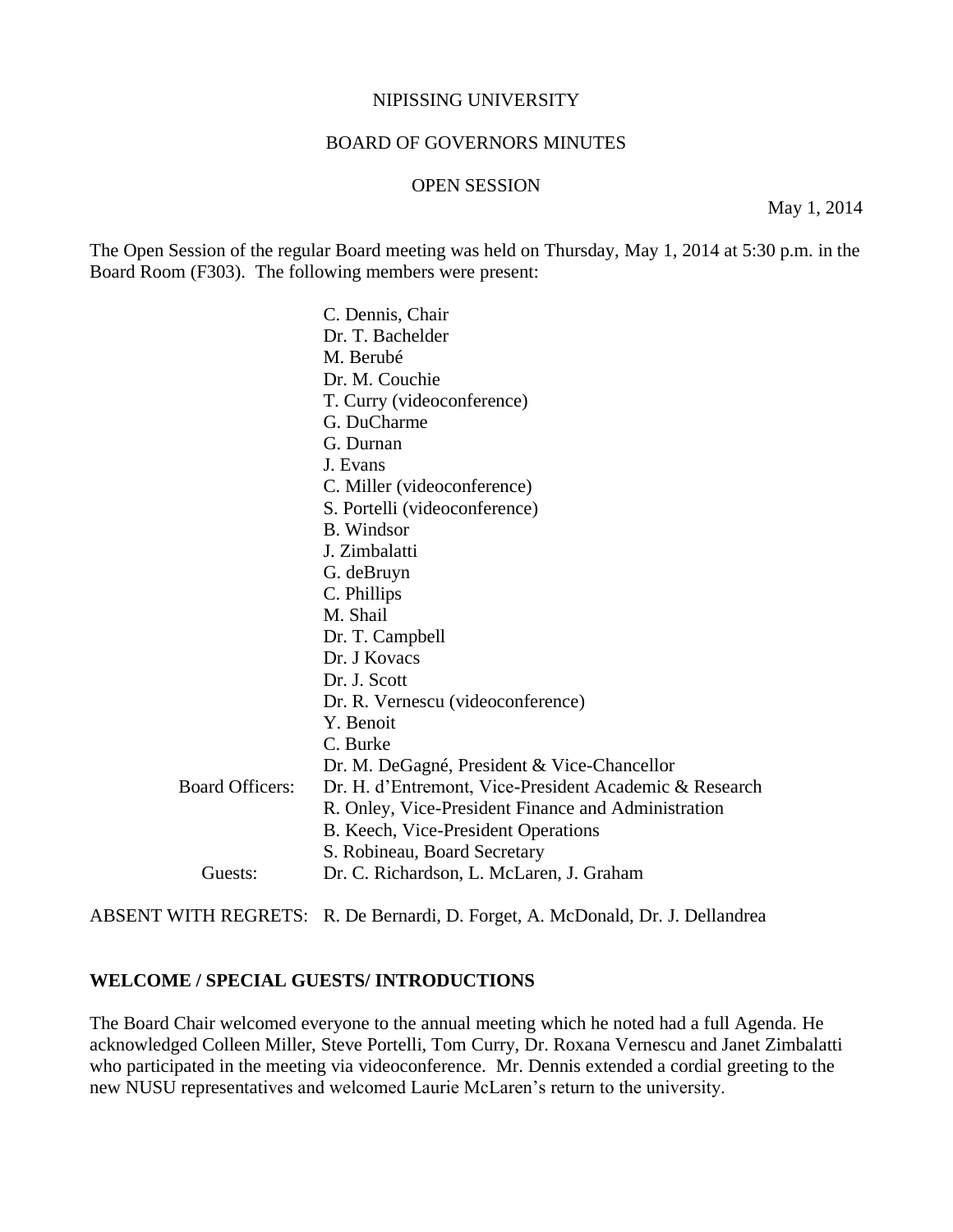Board of Governors' Minutes (Open Session) 2 May 1, 2014

### **ADOPTION OF THE MINUTES**

Resolution 2014-05-01: Moved by G. Durnan, seconded by M. Berubé that the minutes of the Open Session of the regular meeting of the Board of Governors held on February 6, 2014 be adopted as circulated.

Carried

### **CORRESPONDENCE**

Board members were informed that a thank you card was received from Rob Boulet, President, OPSEU, Local 608 expressing appreciation from the NU support staff for the Christmas closure. The note stated, "Our members enjoyed the time to be with family and friends and having the opportunity for some relaxation after a hectic Fall semester."

### **PRESENTATION**

There was no presentation.

### **CHAIR'S REMARKS**

Mr. Dennis stated that the Board picture, outside the Board Room, had been updated to depict the 2013-2014 membership. Individual copies of the composite are available from the Board Secretary.

The Board Chair announced the new student representatives for 2014-2015: Yannick Benoit (NUSU President) and Christopher Burke (Vice-President External). Student observers on the Board for the next academic year will be: Ian Hall, Vice-President Internal and Christopher Piekarski, Vice-President Student Life.

Committee Chairs were asked to submit their Annual Report to the Board Secretary no later than May 19. External Board members were reminded to submit their committee selection sheets to the Board Secretary. All Board members were asked to notify the Board Secretary of any changes to their contact information so that the resumés for the Board binders could be prepared for 2014-2015.

The Board Chair noted that handouts were available at the back table including the Board Bulletin that lists events occurring at the university in May. A 2014 Convocation schedule was also provided. He encouraged Board members to attend Convocation noting how significant it was for students and guests to see Board representation. Confirmation of attendance can be expressed to the Board Secretary.

### **PRESIDENT'S REMARKS**

Dr. DeGagné announced that the three Vice-Presidents would be delayed in attending the Board meeting because they were listening to a COU briefing that outlined the impact of the budget on the university system.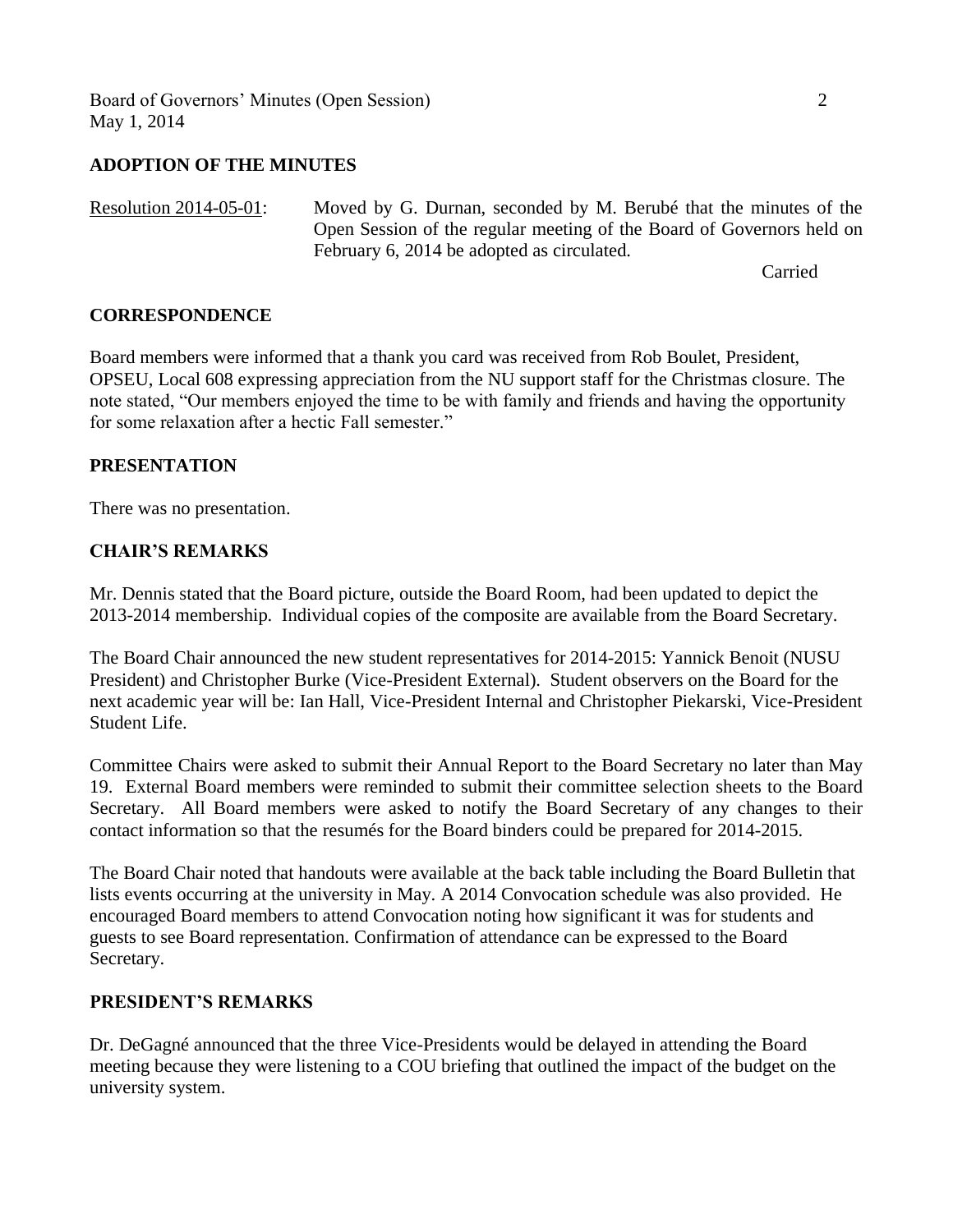Board of Governors' Minutes (Open Session) 3 May 1, 2014

The President shared updates from the COU meeting held recently at Lakehead University in Thunder Bay. Some of the items discussed included taking stock of the SMA process; funding formula review; major infrastructure framework; impact assessment of "Research Matters" and 2014-15 proposals. At the joint COU Executive Heads and Council meeting, online education was the major discussion topic.

The President reported that Nipissing's strategic mandate agreement (SMA) had been signed on Monday with Deputy Minister, Deborah Newman from MTCU. He outlined some of its basic elements. The Preamble states the role that the university currently performs in the university environment and how it builds on its current strengths. The Ministry has not authorized distribution yet, but is awaiting response from all universities. The President stated that all Board members would receive a copy. NU's key differentiation consists of: the Schulich School of Education; excellence in undergraduate teaching and learning; and the significant role the university plays in the community. The President explained that the strategic mandate does not offer budgets or program approvals, but it does wrestle with the issue of graduate programs. Dr. DeGagné noted that Nipissing University has been approved for additional PhD spaces.

In reference to the strategic plan, the President stated that he had received approximately eight submissions recommending changes to the copy that was circulated at the Board Retreat. The President stated that Board members would be given a revised strategic plan 10 days before the next Board meeting to allow time for review and study before the June Board meeting.

Dr. DeGagné advised Board members that he had been a judge at the Robotics Competition held at Nipissing on March 28 and 29. Nipissing University will host the event again next year since it presents a great opportunity to showcase our facilities to students and parents from across the province. The President commented on how impressed he was with the quality of the high school participants and he highly recommended that Board members attend next year's event.

Dr. DeGagné stated that no definitive information could be shared yet regarding our enrolment. He commented that the university is anxiously waiting to see how our intensive marketing efforts have paid off, but it may take a year to see fruition. Numbers released from MTCU indicate that for 2012- 13, the graduation rate for Nipissing was 88.3%, the second highest in the province after Queen's University. The system total rate is 81%. The graduate employment rate at six months is 86.90% compared to the system average of 86.50%. The graduate employment rate at two years is 92.8% (system average: 92.2%).

The President reported that the Annual Donor Awards Social was held on March 14, 2014. Nipissing University will provide more than \$2 million to students in the form of academic-based and needsbased scholarships, bursaries and awards to approximately 325 students.

The  $6<sup>th</sup>$  annual undergraduate research conference occurred on March 21 and 22, 2014. It was a very successful event with a total of 44 papers and 26 poster presentations given by Nipissing students and students from other Ontario universities.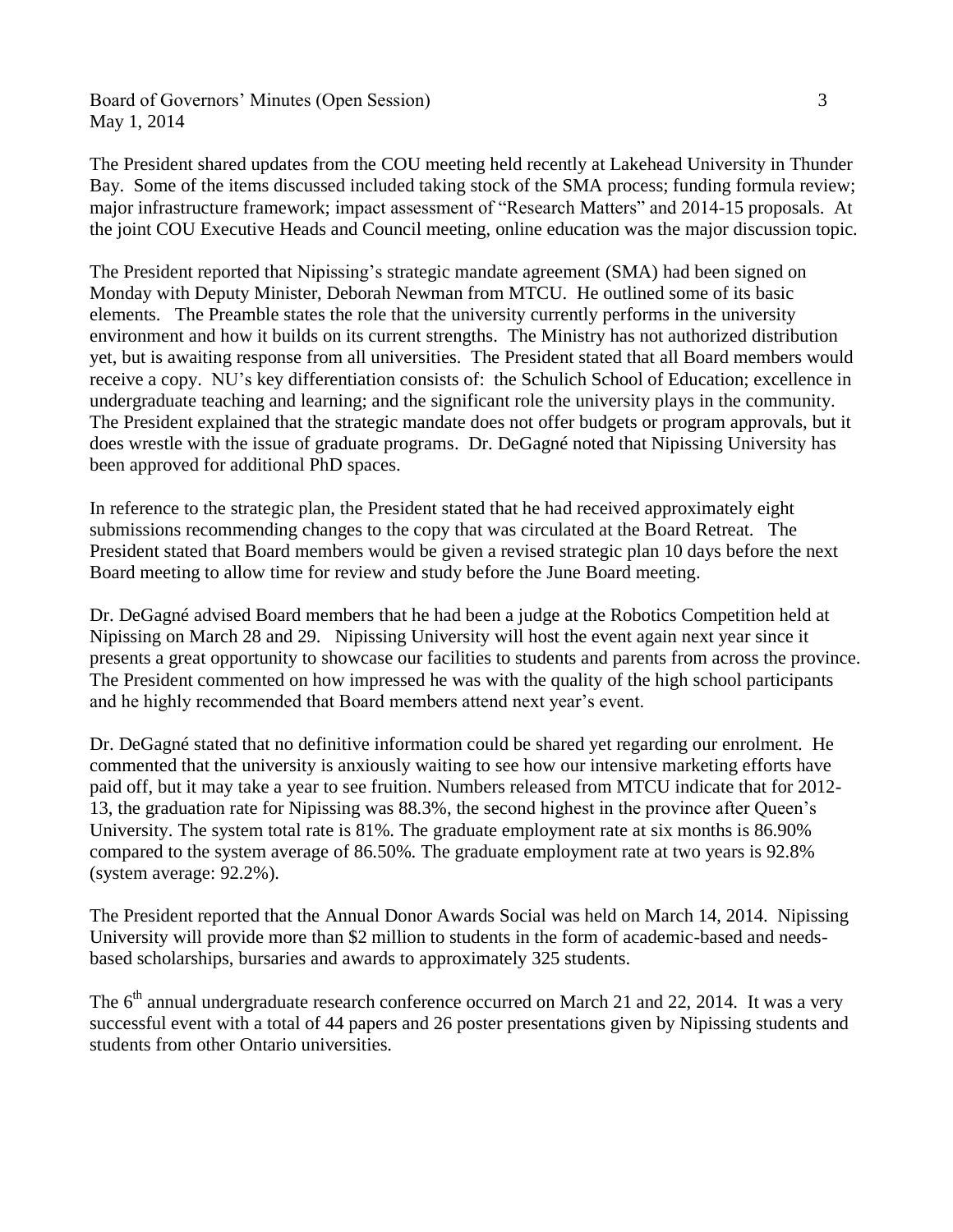Board of Governors' Minutes (Open Session) 4 May 1, 2014

On April 29<sup>th</sup>, Nipissing University hosted "Forest of Reading" in partnership with the Near North District School Board, Schulich School of Education, the Ontario Library Association and Whitehots to bring students from Grades 3-8 on campus to interact with 10 contemporary Canadian authors.

Nipissing University also hosted the Northern Ontario Guidance Counsellors and University Recruiters on April 30 that was attended by 34 guidance counsellors and 21 recruitment representatives from universities across the province. It was an opportunity for guidance professionals and university representatives to discuss and learn about key topics in provincial education. Dialogues were coordinated through the Ontario University Application Centre.

The President expressed his appreciation to the Vice-Presidents for their hard work in setting real targets and plans with regard to budget planning. He stated that there must be concrete efforts to return to an era of 0 budgets. Dr. d'Entremont stated that some high level discussion would occur at the next Audit & Finance Committee meeting to project ahead what can be done to achieve this goal. Greg DuCharme commended management for the seriousness with which budget deliberations were approached and for providing the important information requested by the committee.

# **VICE-PRESIDENTS' REMARKS**

Dr. d'Entrement stated that the program prioritization process is slowly coming on with the quantitative phase (enrollments and costs) nearly complete. Scoring committees, composed of faculty members, have been set up to provide feedback on the relevance and opportunity criteria. He also informed the Board that the Northern Policy Institute held a board meeting at NU a few weeks ago. The NPI visit included a meeting of representatives of the Mathematics and Sociology departments with the NPI CEO to discuss possible research collaborations.

The VPAR reported that of the research grants proposal applications, NU has received approval for five in Science and Engineering and two in Social Sciences. He announced that the deadline for accepting university offers is June  $2<sup>nd</sup>$ . More accurate data on admission rates for next year will be available in time for the next Board meeting.

Richard Onley informed Board members of several items reflective of what had been proposed in the recent Liberals budget. He stated that Nipissing University was recognized, along with three other universities, to be given additional funding for Aboriginal teacher education and First Generation. In addition, \$6 million was made available across the system for students with disabilities. The VPFA spoke of the cuts to Education and BIU grants; he stated that the impact NU is expecting next year will be spread out over three years. More information needs to be gathered about the interpretation; it could represent \$2.5 – 5 million dollars. The Liberals budget was not approved.

Bob Keech stated that the government had reaffirmed its previous announcement for facilities deferred maintenance. The government has increased its commitment over a five-year period which will be very helpful in fixing things that normally would have to be taken from operating grants.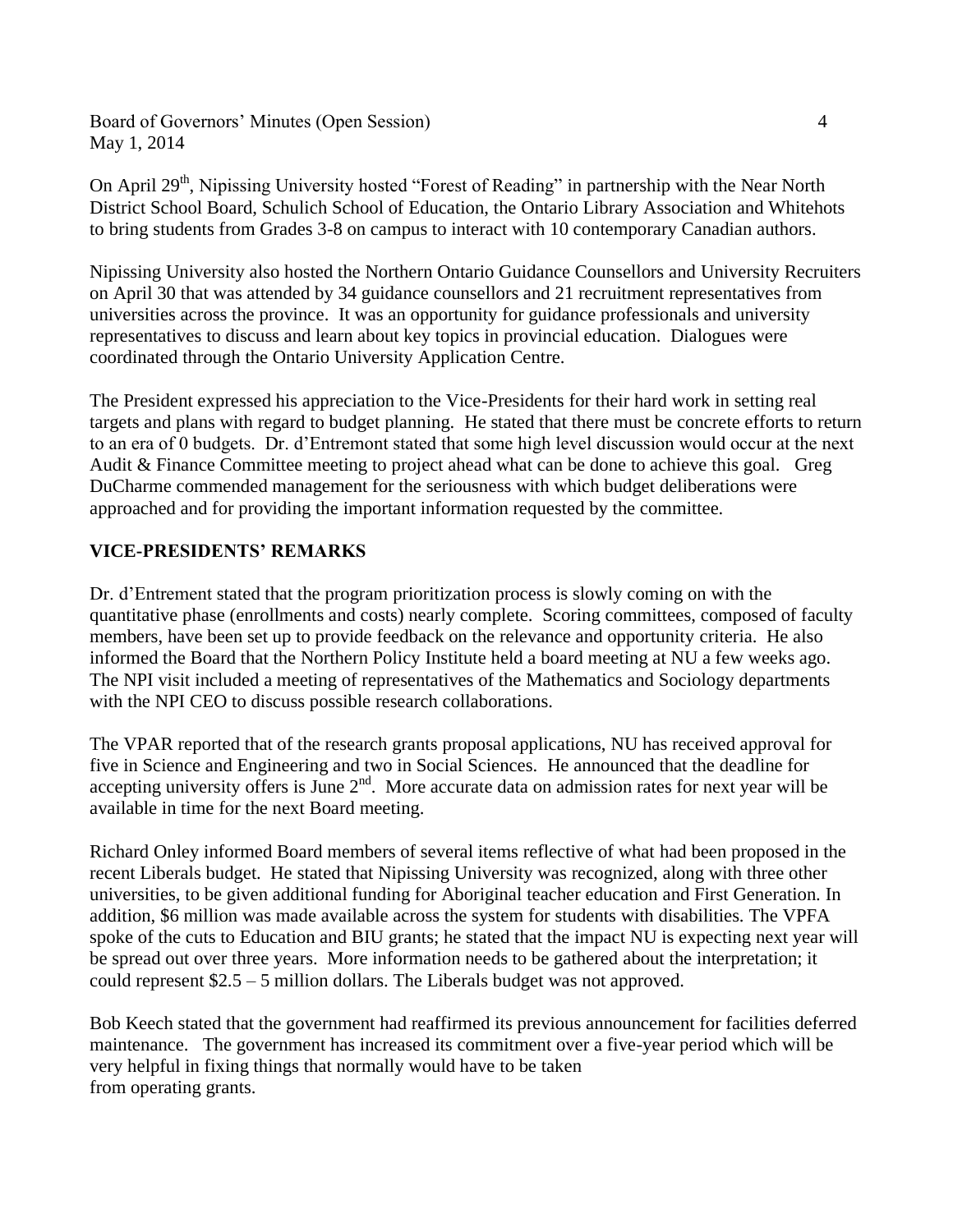Board of Governors' Minutes (Open Session) 5 May 1, 2014

## **DEANS' REMARKS**

Dr. Richardson stated that applications to the Schulich School of Education remain open; however, she was pleased with the current numbers for North Bay and Brantford that stand at 484. Last year's figure was 503. The Dean reported on an excellent external review and commented that SSE is looking forward to a Master of Science degree program in Kinesiology. She stated that much energy and effort have been directed towards planning the implementation of a two-year BEd program. A modernized and enhanced BEd program will take effect in 2015-2016.

## **QUESTION PERIOD**

Dr. Campbell raised a question on behalf of Dr. Geden concerning the School of Fine Arts. The inquiry was made based on a faculty report on the situation of the Jane Street building. In response to Dr. Campbell's request for an update on construction, Bob Keech stated that there is a conceptual model for the building, but progress still awaits financing. He added that there was never a plan to have the building operational by September.

Dr. Scott received clarification of the NU policy regarding Professor Emeritus. Unlike other institutions, awarding of the designation at NU adheres to strict criteria to preserve the value and significance of such an honorific title.

In response to a question, it was confirmed that the decision to cancel the 2014 Board Dinner was made due to financial considerations.

## **COMMITTEE REPORTS**

### Executive Committee

Colin Dennis spoke briefly in reference to the meeting held on April 22. He noted that the revision to the Biosafety Terms of Reference had been returned to the VPAR for review. The Executive Committee reviewed meeting dates for next year and discussed some of the challenges in obtaining quorum for some committee meetings. It was decided to call meetings when needed, rather than schedule regular meetings. The matter was referred to University Governance to discuss both HR and Governance attendance and quorum.

The following resolutions were presented:

Resolution 2014-05-02: Moved by C. Dennis, seconded by G. deBruyn that the Board of Governors accept the recommendation of the Executive Committee to approve the list of dates for Board and Executive Committee meetings for the 2014-2015 academic year.

1 Opposed Carried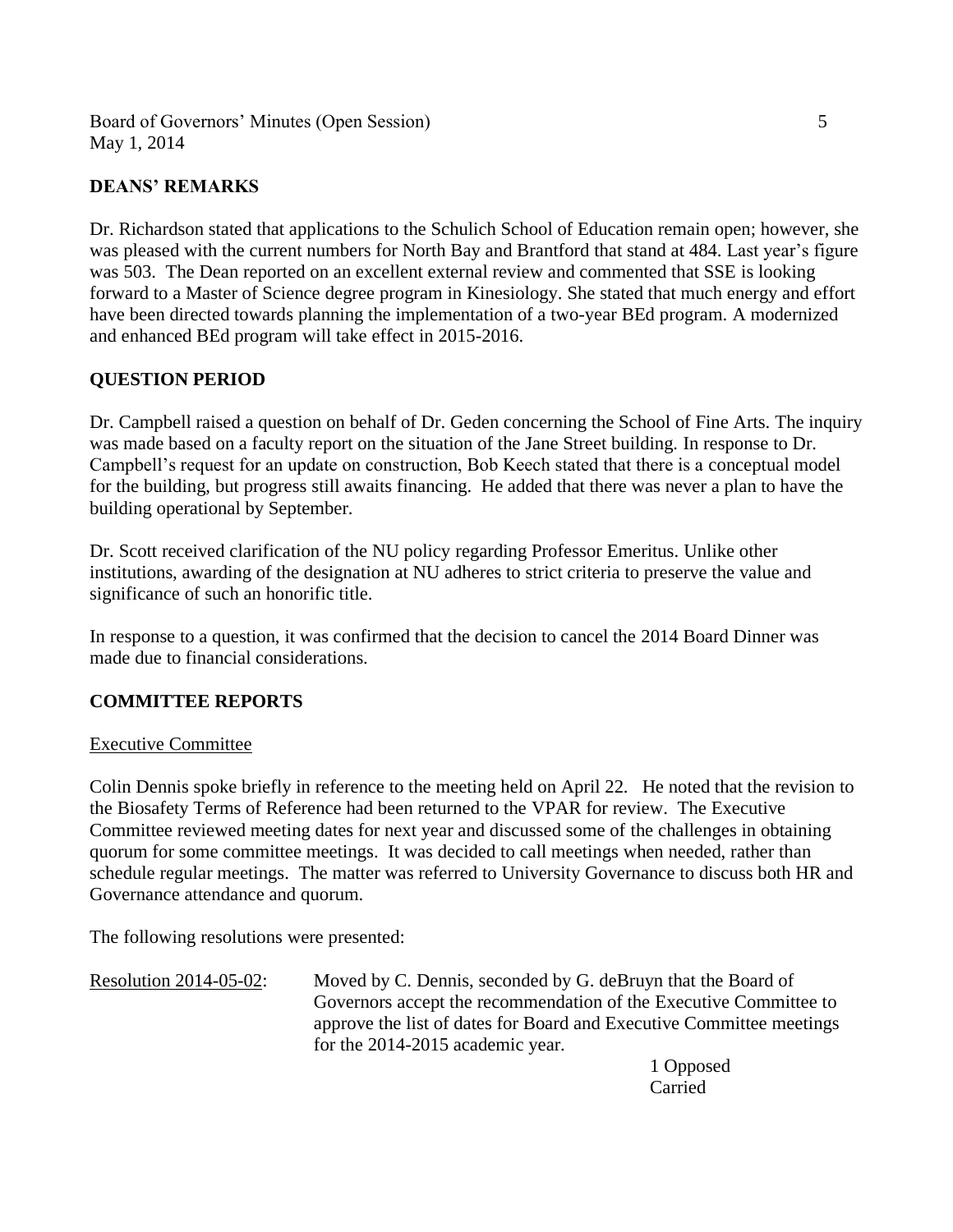Board of Governors' Minutes (Open Session) 6 May 1, 2014

| <b>Resolution 2014-05-03:</b> | Moved by C. Dennis, seconded by M. Berubé that the Board of            |
|-------------------------------|------------------------------------------------------------------------|
|                               | Governors accept the recommendation of the Executive Committee that    |
|                               | the firm of Valin & Partners be reappointed as Solicitor for Nipissing |
|                               | University for 2014-2015.                                              |
|                               | Carried                                                                |

#### Audit & Finance Committee

Greg DuCharme stated that everyone was fully engaged in the budget process and it was patently clear that NU is taking it very seriously. The university has provided the materials needed for fiduciary oversight. Committee members received a detailed and complex model about projecting tuition revenue and detailed information on the cash reserves and accounting reserves of the university. Mr. DuCharme stated that it appears that NU has sufficient cash reserves to stem the \$12 million deficit of the 2014-2015 period. A descriptive analysis of the type of endeavours in which NU is engaged to grow out of the deficit was also provided. Administration was responsive to the committee's request for a five-year projection plan. Information was received about the inertia of the salaries that permeate the institution and other universities and the amounts generated if cuts were made. Mr. DuCharme noted that the Audit & Finance Committee is proceeding cautiously. He stated that the tide would be stemmed when we enrol another 1000 students. All budget planning has dealt with worse case scenarios. The university could be facing a deficit of \$20 million in 2015-2016 with no reserves. Much work and energy are being expended by many people on the entire budget forecast.

The following resolutions were presented:

| Resolution 2014-05-04: | Moved by G. DuCharme, seconded by Dr. T. Bachelder that the Board of<br>Governors accept the recommendation of the Audit & Finance<br>Committee that the Nipissing University Student Union Ancillary Fees<br>be accepted as presented.                              |
|------------------------|----------------------------------------------------------------------------------------------------------------------------------------------------------------------------------------------------------------------------------------------------------------------|
|                        | Carried                                                                                                                                                                                                                                                              |
| Resolution 2014-05-05: | Moved by G. DuCharme, seconded by Y. Benoit that the Board of<br>Governors accept the recommendation of the Audit & Finance<br>Committee that the Nipissing University Ancillary Fees be accepted as<br>presented.                                                   |
|                        | Carried                                                                                                                                                                                                                                                              |
| Resolution 2014-05-06: | Moved by G. DuCharme, seconded by G. deBruyn that the Board of<br>Governors accept the recommendation of the Audit & Finance<br>Committee that the Protocol Agreement Statement and Guidelines for<br>Compulsory Ancillary Fees be accepted as presented.<br>Carried |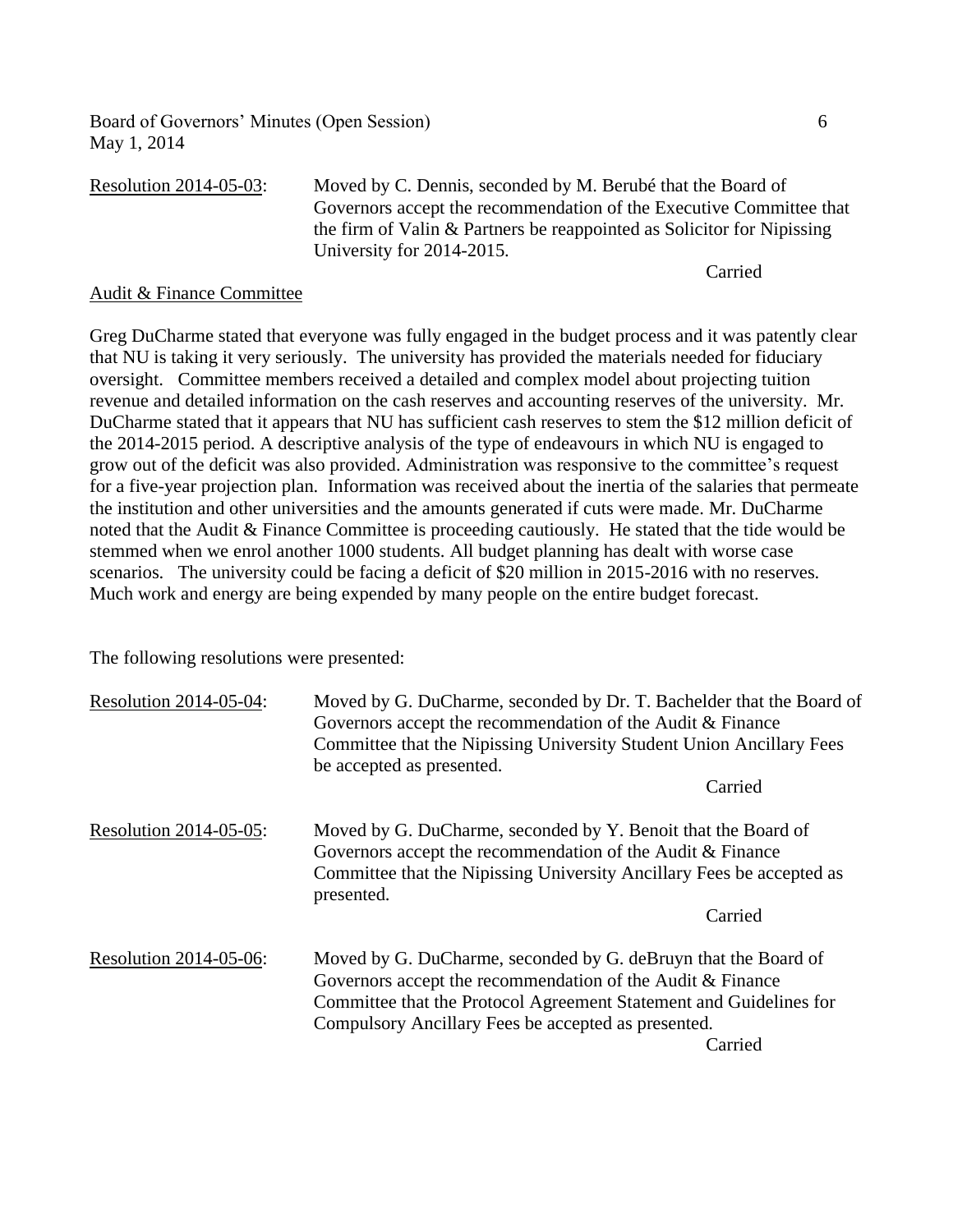Board of Governors' Minutes (Open Session) 7 May 1, 2014

#### Plant and Property Committee

Marianne Berubé stated that two meetings of the Plant & Property Committee had occurred since the last Board meeting. The majority of the discussions focussed on the numerous building projects at the university. She commented on the former Library space/Health Centre renovations and Phase II and III of the Centre for Physical and Health Education. She stated that no other major renovations are planned at the moment for the Fine Arts building. Any future plans for development of the facility have been deferred until funding is in place. Ms. Berubé reported that plans are progressing with regard to building a new Student Centre; NUSU is working with a local architect.

#### University Governance Committee

Dr. Bachelder stated that the University Governance Committee had met on March 17; he added that several Agenda topics would be reflected in resolutions presented in both the Open and Closed Sessions. Difficulty obtaining meeting times with quorum continues to be an issue for the Governance Committee.

Dr. Bachelder announced that the Board Bylaws are due for review in 2015. This will be an opportunity to complete a more thorough revision of the current document. He spoke briefly about the motion to extend the length of term for the Board Chair and noted that there is a steep learning curve for this position. The Board Chair works closely with the President. The VPAR stated that the committee charged with reviewing the Nipissing Act has proposed that the Act be revised to change Board members' term to a total of nine years.

Colin Dennis excused himself from the room for the presentation of the following resolution:

Resolution 2014-05-07: Moved by Dr. T. Bachelder, seconded by M. Berubé that the Board of Governors accept the recommendation of the University Governance Committee to revise the Board Bylaws, February 2014, Section VIII. Elected Officers of the Board. #3 Chair, second sentence to state: "The Board Chair shall assume responsibility for this role for a maximum period of three (3) years."

Carried

## **BOARD REPRESENTATIVES ON OTHER COMMITTEES**

#### Academic Senate

Janet Zimbalatti reported on the last two Senate meetings that she had attended. Many motions were passed to approve course changes and add new courses, the results of much work done in advance of final approval by Senate. She shared four points that had made an impression on her: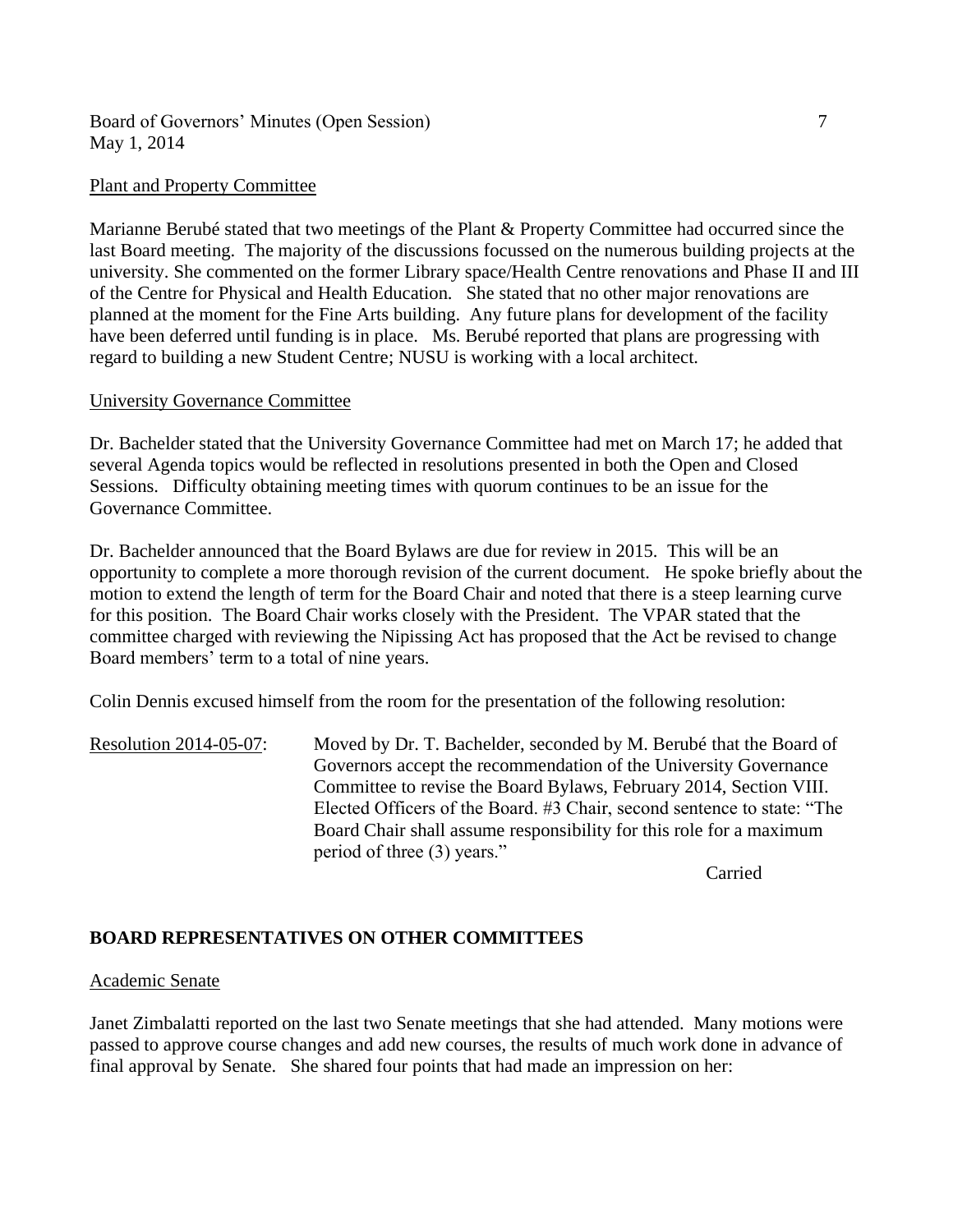Board of Governors' Minutes (Open Session) 8 May 1, 2014

There is an increase in cross listed courses which can be credited to more than one discipline and  $\Box$ also other courses which may be taught by professors from different disciplines. This allows increased choice for students (within strict guidelines) and great use of university expertise.

Consideration has been given to crafting courses which may be popular with students based on  $\Box$ expressions of interest in the past…thus aiding in retention.

Several course outlines mention the instructor sharing their research interests and enthusiasms.  $\Box$ 

 $\Box$ New programs are making their way through Senate in a series of stages e.g. Bachelor of Arts Program in Human Rights and State Violence, MSc in Kinesiology.

At each Senate meeting, senators have the opportunity to raise questions about university affairs. Recent questions were posed about Concurrent Education changes; the number of administrative staff needed; the process for program prioritization, and faculty involvement in website development. There were also questions about, and strong opinions on, following transparent processes for decisions which affect Senate business and other university affairs.

## Alumni Advisory Board

Genevieve deBruyn announced that she has assumed a staff position at Nipissing and will end her term as President of the Alumni Advisory Board. She will host her last meeting of the season soon. Genevieve thanked the President for entertaining fellow Alumni at his home in Ottawa. A new President, Mark Webster, has been elected. He is a graduate of NU and is very keen to join the Board.

## Aboriginal Council on Education

A written report was made available at the back table.

## Brantford

Colleen Miller reported that some Brantford students have travelled to Africa and Italy for study. NUSA hosted a great carnival last month that was very successful and generated excellent community involvement. June 17 was identified as the date of Brantford's Convocation and Board members were encouraged to attend.

## Bracebridge

A report from the Muskoka campus was made available at the back table. Gord Durnan stated that a bench had been created and placed on the Muskoka campus property in memory of Lindsay Wilson. Board members were informed that the third annual Muskoka Summit would be hosted at the campus on May 9 & 10. This year's theme is Environment vs. Economy and features Robert Bateman as the keynote speaker. Nipissing University will be well represented along with many high school students. Mr. Durnan stated that he had encountered three people in the community who had taken their dogs to visit students during the exam period to relieve stress.

Board of Governors' Minutes (Open Session) 9 May 1, 2014